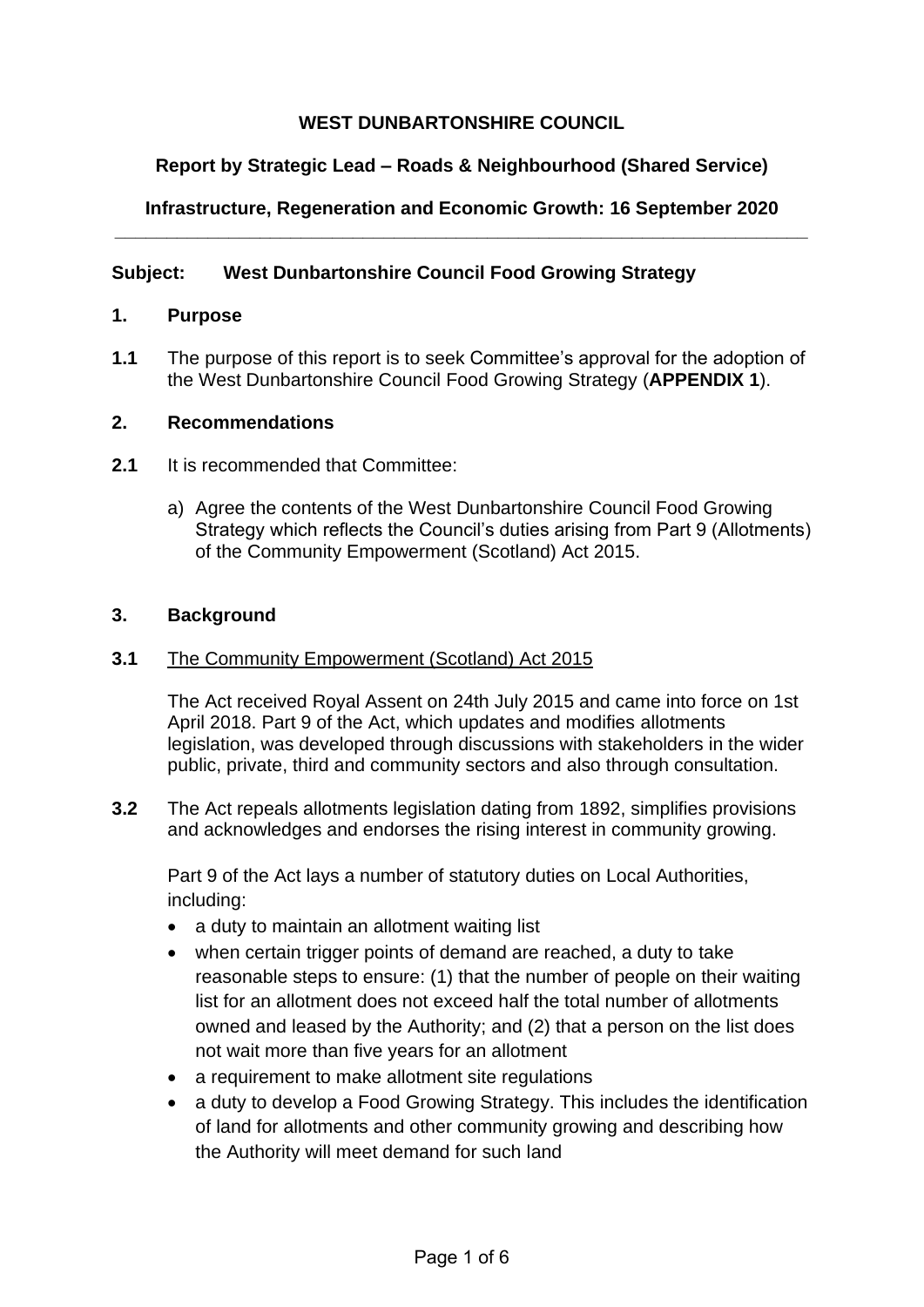- **3.3** Section 119 of the Act requires Local Authorities to include the following in their Food Growing Strategies:
	- land identified in the area that could be used for allotment sites
	- other land identified in the Local Authority area which could be used by a community to grow vegetables, fruit, herbs or flowers
	- a description of how the Authority intends to increase the provision of allotments or other land for community growing; and
	- when detailing how the Authority intends to increase the provision of allotment sites and community growing areas of land in its area as it is required to take reasonable steps under section 112 (1), a description of whether and how this will apply to communities which experience socioeconomic disadvantage
- **3.4** Each Local Authority must publish the Food Growing Strategy it prepares on a website or by other electronic means.
- **3.5** Section 120 of the Act requires every local authority to review its food-growing strategy. This review must be carried out within 5 years of the date of the publication of the initial food-growing strategy, and every five years thereafter. When the local authority decides to change its strategy following a review, the local authority is required to publish an amended strategy electronically.

## **4. Main Issues**

**4.1** The West Dunbartonshire Council Food Growing Strategy vision is:

*To inspire people to make West Dunbartonshire the best Community Food growing and Garden location in Scotland.*

- **4.2** The strategy outlines our plans to enhance and support food growing opportunities across West Dunbartonshire over the next five years.
- **4.3** Food growing in West Dunbartonshire is in high demand. The current waiting list for an allotment has 275 applicants. With the current provision and turnover this equates to a potential wait of up to 10 years.
- **4.4** In response to this demand and to meet the Council's obligations under the Community Empowerment (Scotland) Act, capital funding of £500,000 has been allocated to develop new growing spaces.
- **4.5** In addition to traditional allotments there are many different ways of growing your own food including community gardens, backcourt spaces, school gardens and windowsill potting.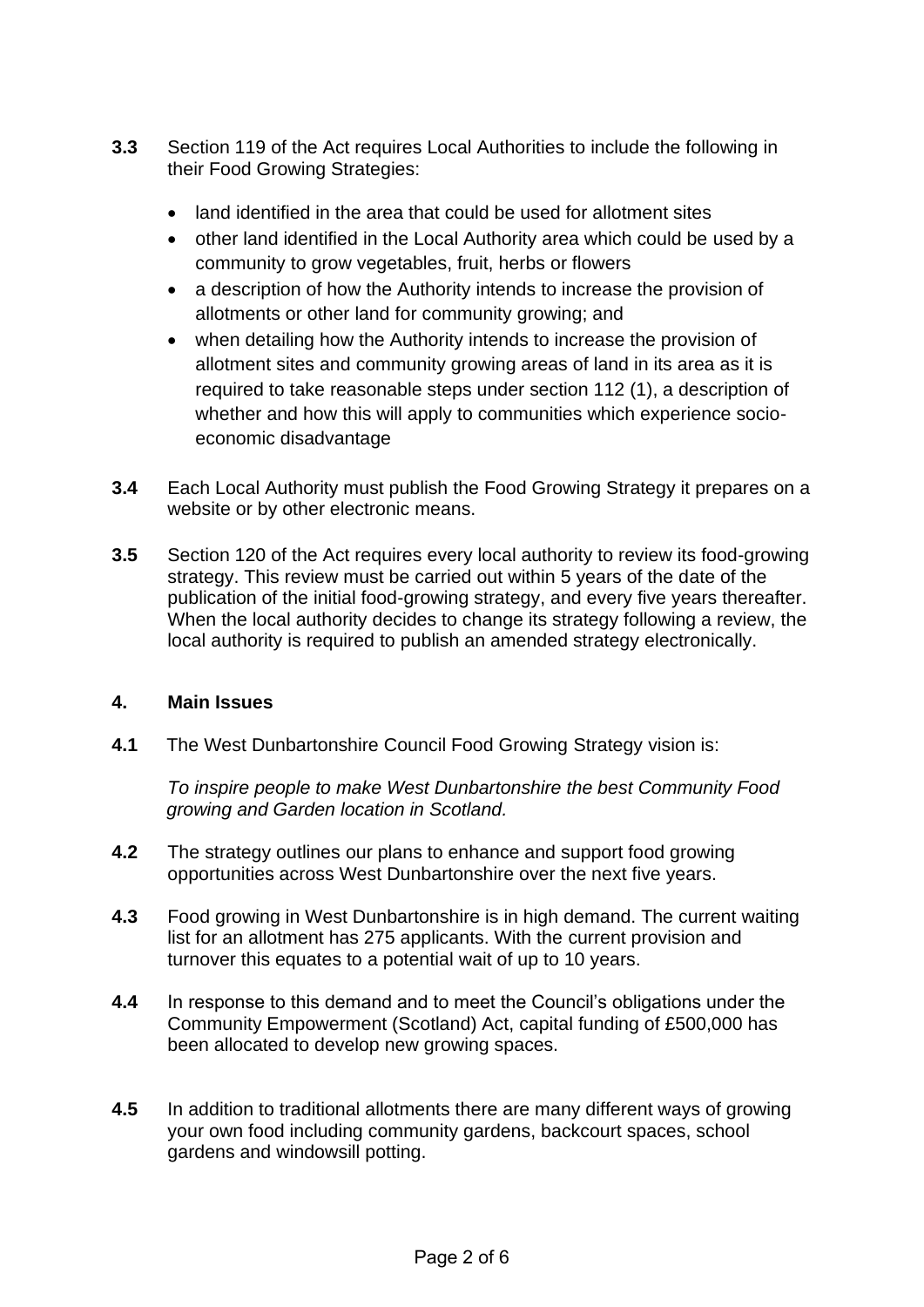- **4.6** The strategy has been developed to encourage and empower people to take an active role in producing and growing their own food. This has real benefits for the health and fitness of our Society and Environment. It will also contribute to the Scottish Government's goal of Scotland becoming a Good Food Nation by enabling people from all walks of life to enjoy and learn about nutritious and healthy food.
- **4.7** The strategy also identifies the environmental benefits that growing food locally provides, including reducing the miles that food travels from growing space to plate and creating increased biodiversity areas for birds, bees and insects.

#### **4.8** Current Provision

West Dunbartonshire Council manages two well established traditional allotment sites in Dumbarton at Castlegreen Street and Townend Road. These sites have 38 allotment plots that are serviced with water, composting facilities, green waste skips, fencing and access paths. Both sites have a high level of interest, with a low level of turnover.

In addition to the Council managed sites there are three privately managed sites in Clydebank at Bannerman Street, Second Avenue and Agamemnon Street. These sites have 100 traditional allotment plots.

There are 65 other Community Food Growing sites operating within the Growing West Dunbartonshire group. The group is made up of community groups, nurseries and schools, working together to spread the message and share the benefits of local grown food.

The Work Connect Levengrove Gardening Project provides training and mentoring in gardening and Food Growing skills for upwards of 100 individuals in 13 client groups through-out the year. The project has access to plots, raised beds, poly-tunnels, greenhouses, land for development and a training suite, all located in the Greenspace Depot at Levengrove Park.

The Friends of Levengrove Park maintain a community orchard within the Park. The Friends group were successful in securing grant funding to purchase trees for the creation of the orchard and to purchase equipment to allow them to harvest the fruit and arrange jam making sessions.

Learn and Grow is a partnership committed to engaging, motivating and ultimately supporting residents to develop an active community food growing and outdoor activity resource in every education centre and community in West Dunbartonshire. There are currently 42 active food growing sites within West Dunbartonshire Education establishments benefiting from the Learn and Grow resource.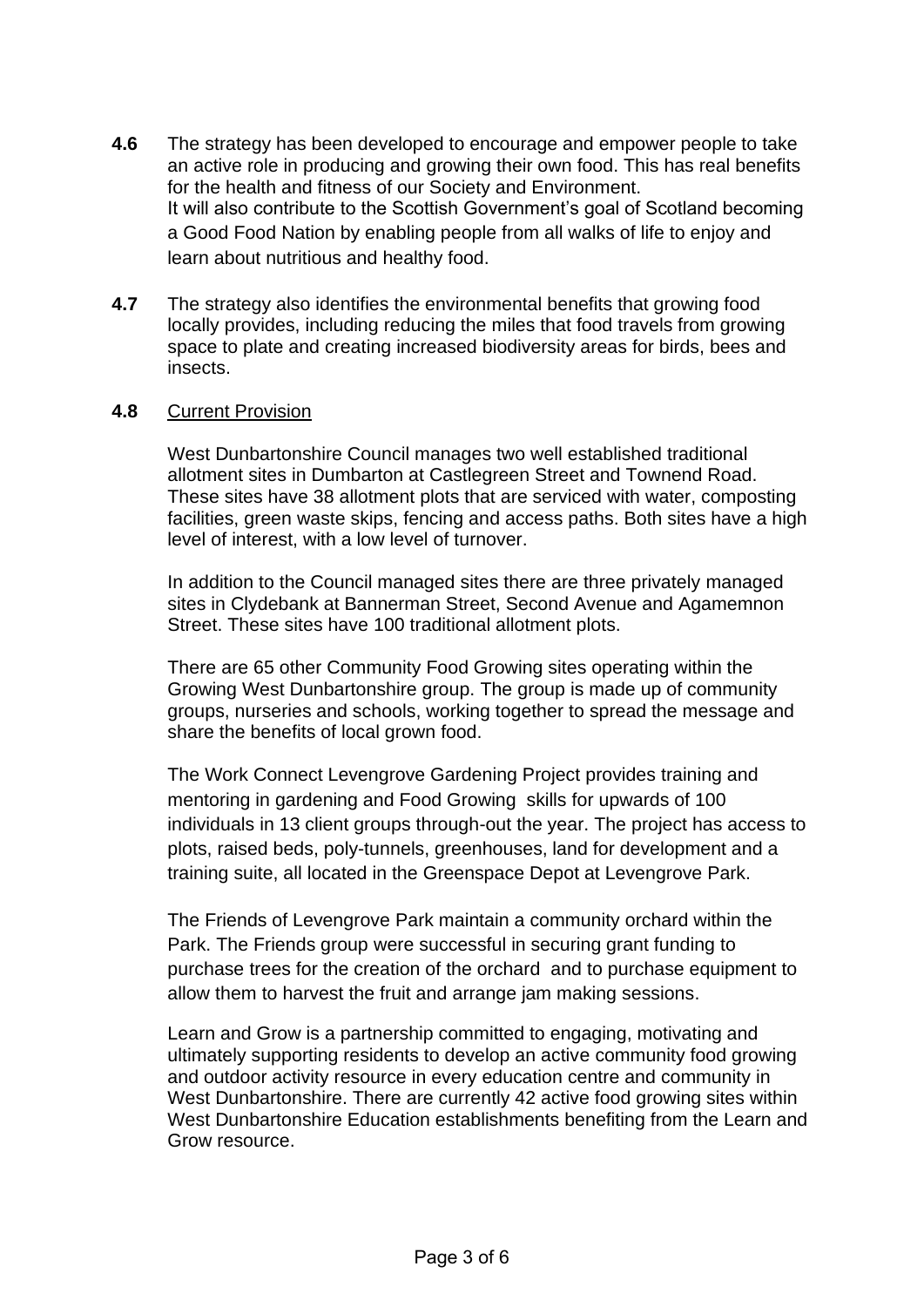The Strategy provides maps identifying all of the current food growing sites. There will also be an interactive version of the maps made available online via the Council website.

## **4.9** Developing Future Provision

In line with part 9 of the Community Empowerment Act the Council will continue to maintain a list of residents wishing to have an allotment. One of the objectives of the Strategy is to reduce the number of people on the waiting list to less than half the number of Council allotments available.

Actions identified in the Strategy will offer opportunities to achieve this target by linking together the organisations and stakeholders who have an interest in food growing. This will allow for the development of a joined up approach to increasing food growing spaces throughout West Dunbartonshire.

A food growing working group will be established to assist with the development of food growing opportunities in West Dunbartonshire. The working group will represent the Council, Community groups and individuals who have an interest in food growing. The group will also assist with future consultation activities and the reviewing of the Food Growing Strategy action plan.

The Council has agreed to allocate £500,000 of capital funding to develop new food growing sites. It is recognised that given the scale of demand for allotments in West Dunbartonshire, other forms of funding will need to be secured. The Council will work with partners and community groups to secure external funding for the creation of additional growing spaces. In relation to community growing spaces options for community asset transfer will also be explored.

There are currently three projects being progressed to provide food growing sites:

- Townend Road Allotment site a mix of 30 traditional allotments and community raised beds. Development work being carried out for delivery in early 2021.
- Clydebank Community Sports Hub 20 traditional allotments to be managed by the sports hub board. Due for completion in October 2020.
- Melfort Community Park 30 raised beds within a community garden. Due for completion November 2020.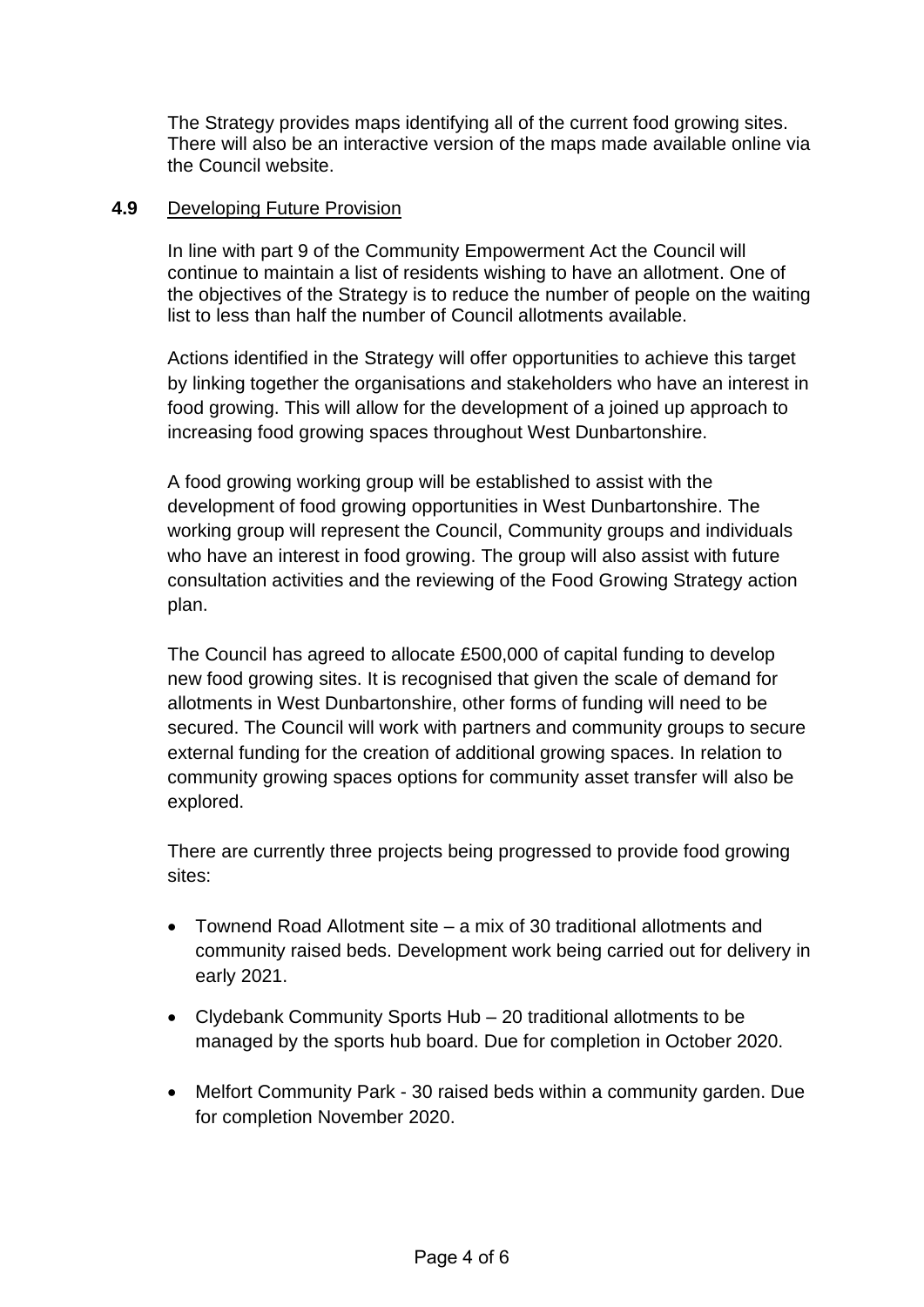The Strategy also identifies a further twenty three potential food growing spaces throughout the area.

West Dunbartonshire's industrial heritage has left a legacy of contaminated land that is not suitable for food growing. The food growing working group will continue to work with the council's contaminated land officers to assess land that has been identified as potential for food growing.

**4.10** The Action Plan associated with the Food Growing Strategy is intended to be a functional working document that will be reviewed regularly and updated annually.

## **5. People Implications**

**5.1** There are no direct people implications resulting from this report.

## **6. Financial and Procurement Implications**

- **6.1** Financial The Strategy identifies that £500,000 of Council capital funding has been allocated for the development of new food growing spaces. The management and maintenance of the Council's allotment sites will continue to be funded by the Greenspace revenue account. The Council will work with partners and community groups to secure external funding for the creation of additional growing spaces
- **6.2** Procurement A project team comprising of Officers from Greenspace, Procurement and Consultancy Services are developing tender documentation for a new allotment site at Townend Road, Dumbarton. It is anticipated that this project will be delivered over financial years 20/21 and 21/22.

## **7. Risk Analysis**

The Council has a duty under the Community Empowerment (Scotland) Act 2015 to develop a Food Growing Strategy.

There is a risk that if the Council fails to produce a Food Growing Strategy, this may lead to legal action and reputational damage.

## **8. Equalities Impact Assessment (EIA)**

**8.1** An initial screening confirms there is no adverse impact.

### **9. Consultation**

**9.1** A public consultation on the development of the Food Growing Strategy has taken place. The consultation will play a major part in the success of this Food